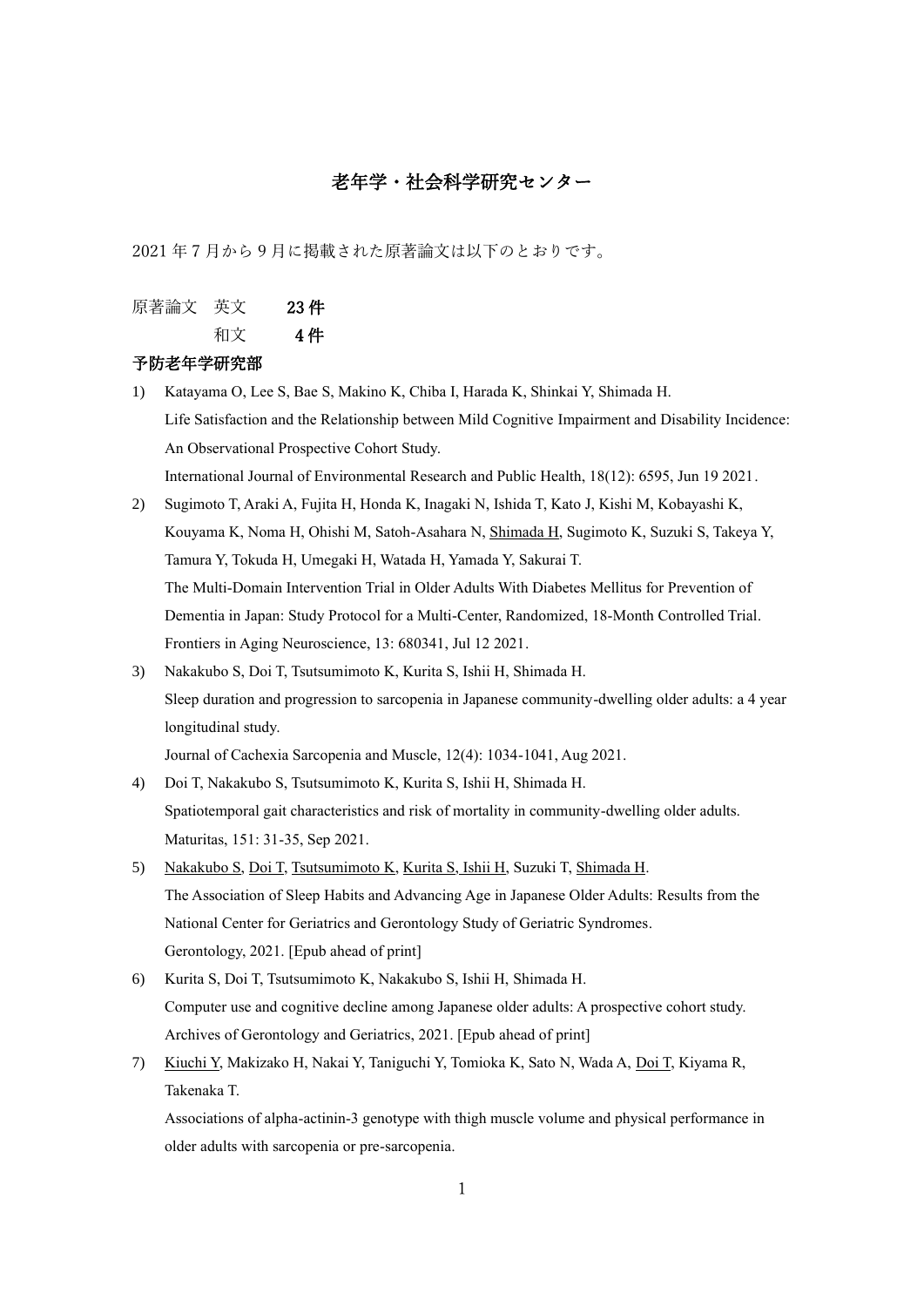EXPERIMENTAL GERONTOLOGY, 2021. [Epub ahead of print]

- 8) Kurita S, Doi T, Tsutsumimoto K, Nakakubo S, Ishii H, Kiuchi Y, Shimada H. Predictivity of International Physical Activity Questionnaire Short Form for 5-Year Incident Disability Among Japanese Older Adults. Journal of Physical Activity & Health, 2021. [Epub ahead of print]
- 9) Ishii H, Doi T, Tsutsumimoto K, Nakakubo S, Kurita S, Shimada H. Driving cessation and physical frailty in community-dwelling older adults: A longitudinal study. Geriatrics & Gerontology International, 2021. [Epub ahead of print]

## フレイル研究部

1) Ozeki S, Takeuchi K, Yasuoka M, Kamiji K, Kojima T, Waguri-Nagaya Y, Ojima T, Kondo K, Wakai K, Kojima M.

Comparison of frailty associated factors between older adult patients with rheumatoid arthritis and community dwellers.

Archives of Gerontology and Geriatrics, 31 May 2021.【Epub ahead of print】

- 2) Nishikimi A, Kojima M, Watanabe K, Watanabe A, Yasuoka M, Oshima H, Tokuda H, Niida S. Seroprevalence of antibodies against SARS-CoV-2 among workers in a national research institute and hospital in Central Japan. Global Health & Medicine Open, Aug 3 2021.【Epub ahead of print】
- 3) Noguchi T, Murata C, Hayashi T, Watanabe R, Saito M, Kojima M, Kondo K, Saito T. Association between community-level social capital and frailty onset among older adults: a multilevel longitudinal study from the Japan Gerontological Evaluation Study (JAGES). J Epidemiol Community Health, Aug 2 2021.【Epub ahead of print】
- 4) Ueshima J, Maeda K, Shimizu A, Inoue T,Murotani K, Mori N, Satake S, Matsui Y,Arai H. Diagnostic accuracy of sarcopenia by "possible sarcopenia" premiered by the Asian Working Group for Sarcopenia 2019 definition. Arch Gerontol Geriatr. 2021 Jul 14.
- 5) 宮澤拓人, 井手一茂, 渡邉良太, 飯塚玄明, 横山芽衣子, 辻大士, 近藤克則. 高齢者が参加する地域組織の種類・頻度・数とうつ発症の関連ーJAGES2013-2016 縦断研 究. 総合リハビリテーション・2021/8.
- 6) 東馬場要, 井手一茂, 渡邉良太, 飯塚玄明, 近藤克則.
- 高齢者の社会参加の種類・数と要介護認定発生の関連—JAGES2013-2016 縦断研究. 総合リハビリテーション・2021/9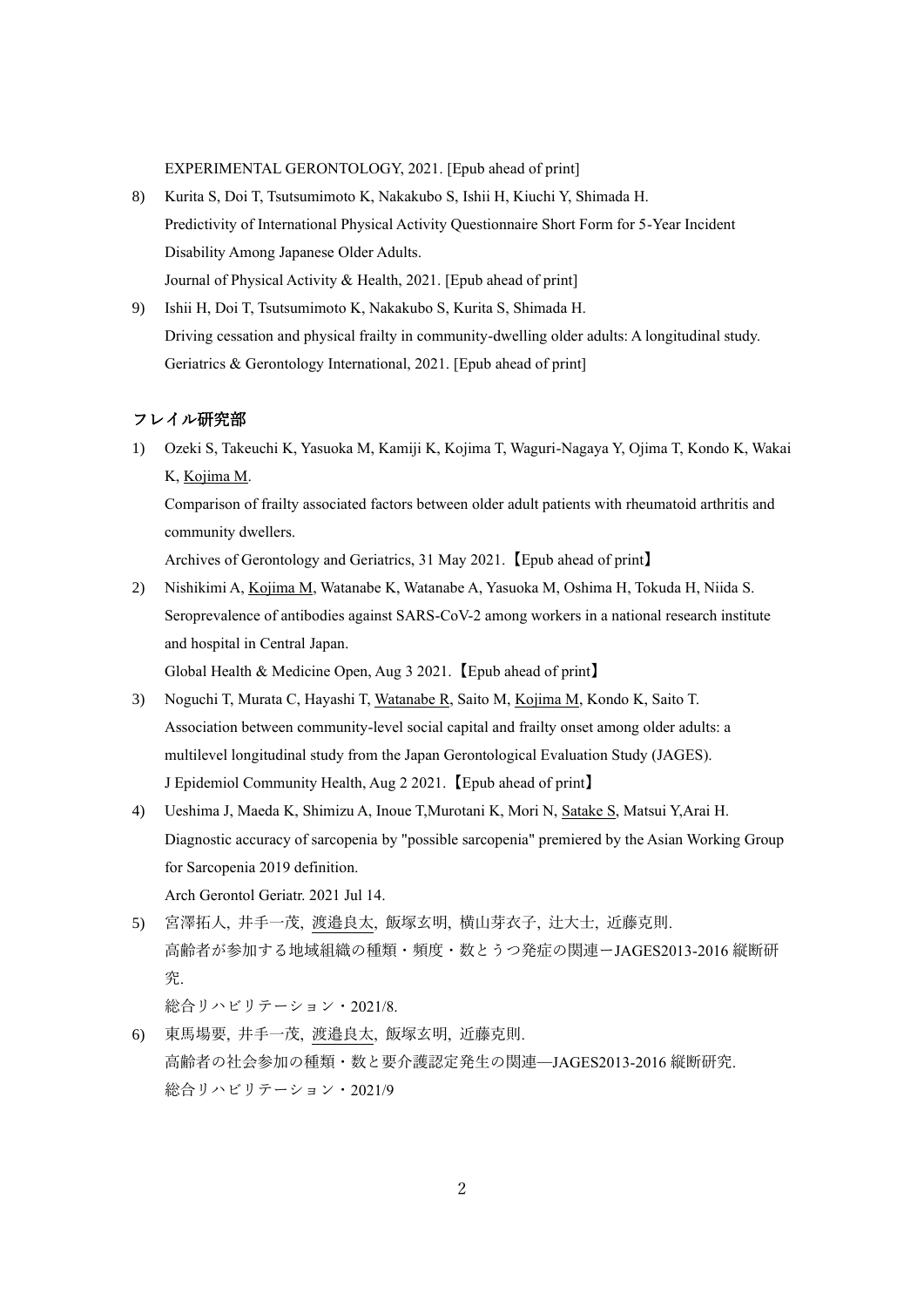# 老年社会科学研究部

- 1) Noguchi T, Murata C, Hayashi T, Watanabe R, Saito M, Kojima M, Kondo K, Saito T. Association between community-level social capital and frailty onset among older adults: a multilevel longitudinal study from the Japan Gerontological Evaluation Study (JAGES). Journal of Epidemiology and Community Health(epub ahead of print)Aug 2 2021.(重複記載)
- 2) Noguchi T, Hayashi T, Kubo Y, Tomiyama N, Ochi A, Hayashi H. Association between decreased social participation and depressive symptom onset among community-dwelling older adults: a longitudinal study during the COVID-19 pandemic. The Journal of Nutrition, Health and Aging(epub ahead of print)Sep 15 2021.
- 3) Iguchi S, Inoue‐Hirakawa T, Nojima I, Noguchi T, Sugiura H. Relationships between stress urinary incontinence and trunk muscle mass or spinal alignment in older women.

LUTS: Lower Urinary Tract Symptoms(epub ahead of print)July 20 2021.

### 老年学評価研究部

- 1) Shiba K, Torres JM, Daoud A, Inoue K, Kanamori S, Tsuji T, Kamada M, Kondo K, Kawachi I. Estimating the impact of sustained social participation on depressive symptoms in older adults. Epidemiology. 2021 Jun 21.
- 2) Ozeki S,Takeuchi K, Yasuoka M, Kamiji K, Kojima T, YukoWaguri-Nagaya, Ojima T, Kondo K, Wakai K, Kojima M.

Comparison of frailty associated factors between older adult patients with rheumatoid arthritis and community dwellers.

Arch Gerontol Geriatr.Sep-Oct 2021;96:104455. doi: 10.1016/j.archger.2021.104455. Epub 2021 Jun 2. (重複記載)

- 3) Arafa A, Eshak E S, Shirai K, Cadar D, Iso H, Tsuji T, Kanamori S, Kondo K. Impact of various intensities and frequencies of non-occupational physical activity on the risk of dementia among physically independent older adults: the Japan Gerontological Evaluation Study. Public Health. 2021 Jul 14;196:204-210. doi: 10.1016/j.puhe.2021.05.022.【Epub ahead of print】
- 4) Tamura M, Hattori S, Tsuji T, Kondo K, Hanazato M, Tsuno K, Sakamaki H. Community-Level Participation in Volunteer Groups and Individual Depressive Symptoms in Japanese Older People: A Three-Year Longitudinal Multilevel Analysis Using JAGES Data. International Journal of Environmental Research and Public Health 2021, 18(14), 7502; https://doi.org/10.3390/ijerph18147502.
- 5) Sekiguchi T, Otake M, Kondo K.

Types of social networks and starting leisure activities in later life: A longitudinal Japan Gerontological Evaluation Study (JAGES).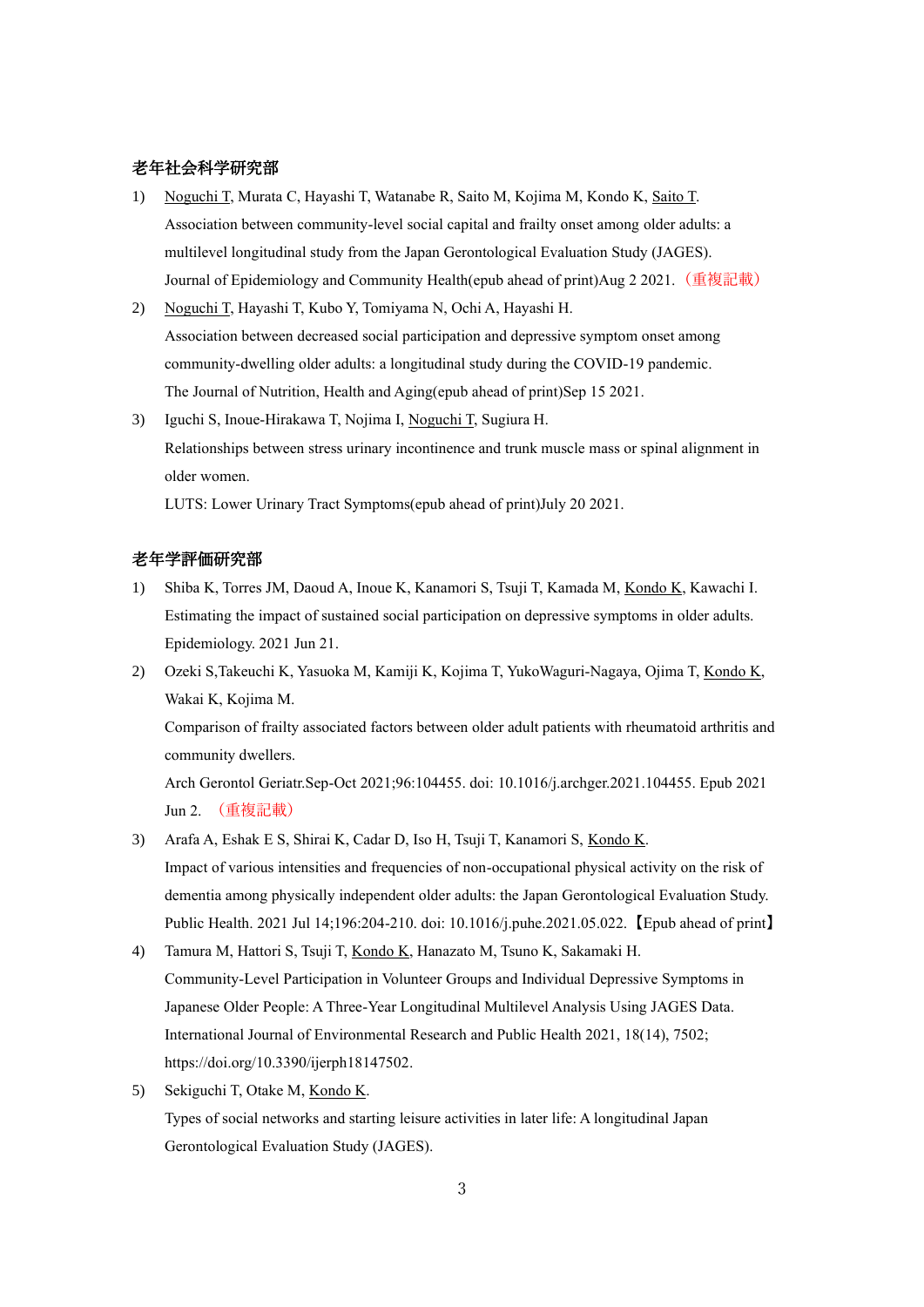PLoS One. 2021 Jul 15;16(7):e0254828. doi: 10.1371/journal.pone.0254828. eCollection 2021.

- 6) Noguchi T, Murata C, Hayashi T, Watanabe R, Saito M, Kojima M, Kondo K, Saito T. Association between community-level social capital and frailty onset among older adults: a multilevel longitudinal study from the Japan Gerontological Evaluation Study (JAGES). Journal of Epidemiology & Community Health. 2021 Aug 2:jech-2021-217211. doi: 10.1136/jech-2021-217211. Epub ahead of print. PMID: 34341149.(重複記載)
- 7) Nakagomi A, Shiba K, Ueno T, Kondo K, Kawachi I. General health checks and incident dementia: A six-year follow-up study of community-dwelling older adults in Japan. Preventive Medicine. 2021 Aug 1;153:106757. doi: 10.1016/j.ypmed.2021.106757. Online ahead of print.
- 8) Tsubokawa T, Shobugawa Y, Iguchi S, Suzuki T, Watanabe M, Saito R, Kondo K. Do Community Social Capital and Built Environment Associate With Homebound in Older Adults? The JAGES Niigata Study. J Epidemiol. 2021 Jun 11. doi: 10.2188/jea.JE20200154. Epub ahead of print. PMID: 34121046.
- 9) 髙橋聡, 近藤克則, 中村恒穂, 鄭丞媛, 井手一茂, 香田将英, 尾島俊之. 自殺対策のための実用的な地域診断指標の開発:ソーシャル・キャピタルと自殺死亡率の 関連における再現性検証. 自殺総合政策研究, 3(2):11-20, 2021/6.
- 10) 宮澤拓人, 井手一茂, 渡邉良太, 飯塚玄明, 横山芽衣子, 辻大士, 近藤克則. 高齢者が参加する地域組織の種類・頻度・数とうつ発症の関連ーJAGES2013-2016 縦断研 究. (重複記載)
	- 総合リハビリテーション, 49(8) : 789-798, 2021/8.
- 11) 斉藤雅茂, 辻大士, 藤田欽也, 近藤尚己, 相田潤, 尾島俊之, 近藤克則. 要支援・要介護リスク評価尺度点数別の累積介護サービス給付費:介護保険給付実績の 6 年間の追跡調査より. 日本公衆衛生雑誌(epub ahead of print).
- 12) 東馬場要, 井手一茂, 渡邉良太, 飯塚玄明, 近藤克則.. 高齢者の社会参加の種類・数と要介護認定発生の関連-JAGES2013 2016 縦断研究. 総合リハビリテーション, 49(9):897-904, 2021/9. (重複記載)

## 老化疫学研究部

1) Horikawa C, Otsuka R, Nishita Y, Tange C, Kato Y, Tanaka T, Rogi T, Shibata H, Ando F, Shimokata H.

Interaction between cognitive leisure activity and long-chain polyunsaturated fatty acid intake on global cognitive decline in a Japanese longitudinal cohort study: National Institute for Longevity